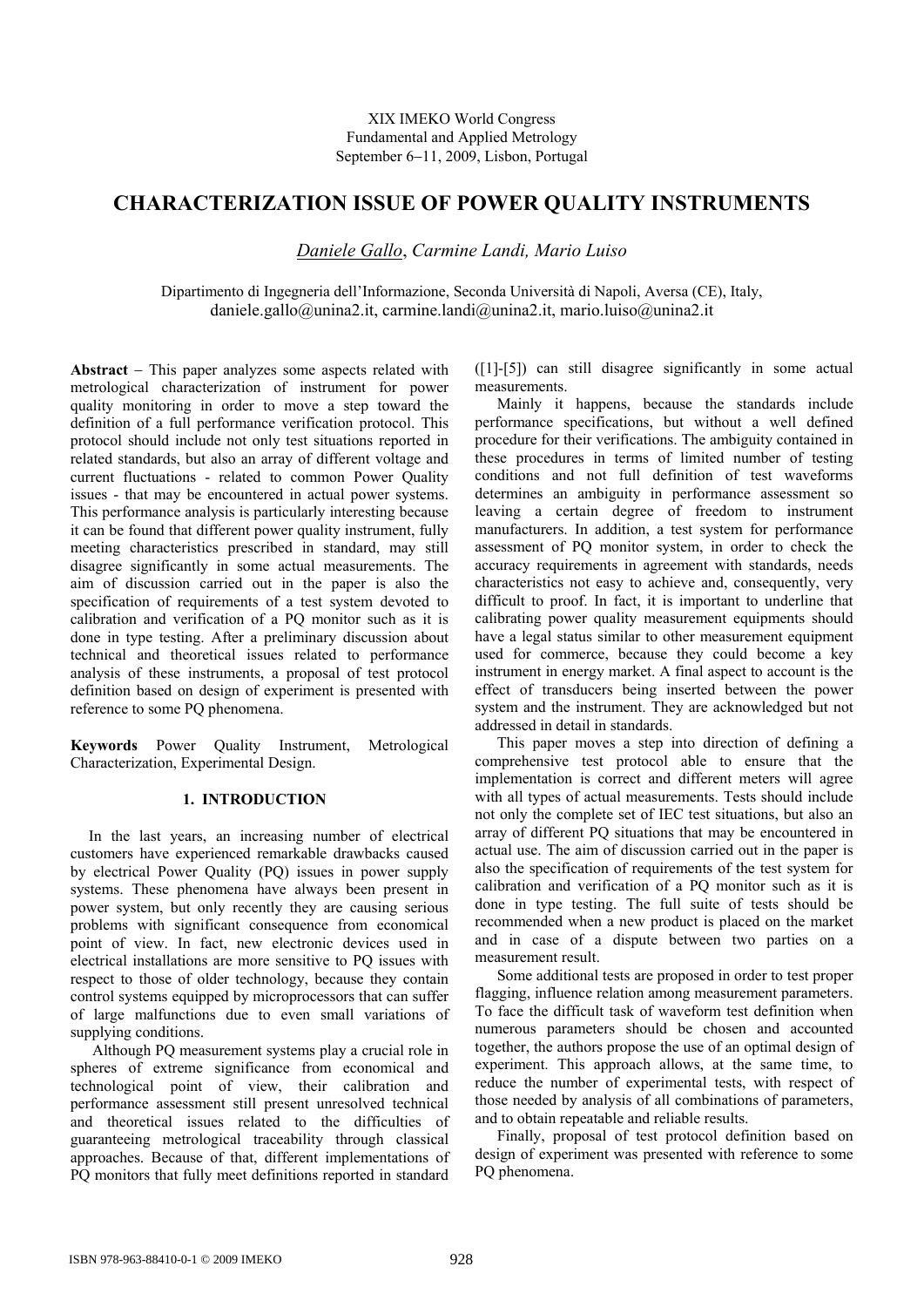#### **2. POWER QUALITY MEASUREMENT**

Power quality is the characteristic of the electricity supplied at a given customer through an electrical system, evaluated against a set of reference technical parameters along time. Therefore, in order to state the power quality level, a measurement instrument has to monitor one or many technical parameters, in continuously way and along a remarkable time interval (weeks or months).

The fundamental reference for power quality monitoring instruments is EN 61000-4-30 [3]. If fact, this standard, in its first section, defines the methods for measurement and interpretation of results for power quality parameters in 50/60 Hz a.c. supply systems.

In this paper, only main PQ phenomena are considered and they are reported in Tab. I together with measurement parameters that characterize them. In Tab. I the subscript *din* indicates the declared magnitude and *m* indicates the measured magnitude. They are:

- fundamental frequency deviation, that is a change in base power frequency to which all electrical quantities are referred;
- fluctuation of the supply voltage, that is produced by changes in power system configurations and/or loads which commonly happen during a day and result in changes of voltage magnitude. This specific measurement method refers to quasi-stationary signals;
- light flicker, that is produced by rapid amplitude fluctuations in voltage that typically cause visible changes in light from electric lighting sources;
- voltage dips and interruptions, that are reductions of the voltage magnitude at a point in the electrical system below a specified threshold;
- voltage swells, that is an increase of the voltage at a point in the electrical system above a specified threshold;
- voltage unbalance, that is a condition in a polyphase system in which the r.m.s. values of the line voltages (fundamental component), or the phase angles between consecutive line voltages, are not all equals;
- voltage and current harmonics and interharmonics, which are sinusoidal components present in voltage or current in addition to fundamental component at frequency that is an integer multiple or not integer multiple, respectively, of fundamental power frequency;

Depending on the purpose of the measurement, all or a subset of the phenomena on this list may be measured.

For each measured parameter, two classes of measurement performance are defined: Class A and Class B. Class A performance is used where precise measurements are necessary, for example, for contractual applications, verifying compliance with standards, resolving disputes, etc. Any measurements of a parameter carried out with two different instruments complying with the requirements of class A, when measuring the same signals, should produce matching results within the specified uncertainty. Class B may be used for statistical surveys, trouble-shooting applications, and other applications where low uncertainty is not required. In this paper, only class A is accounted. The uncertainty levels required for a class A instrument in [3] are reported in Tab. I for accounted measurement parameters.

|                                           | Table I. Measurement parameters and uncertainty specifications |
|-------------------------------------------|----------------------------------------------------------------|
| from [3] for main power quality phenomena |                                                                |

| Phenomenon                           | <b>Measurement</b><br>Parameter        | <b>Maximum Permissible</b><br><b>Error in Class A</b>                                                              |  |  |
|--------------------------------------|----------------------------------------|--------------------------------------------------------------------------------------------------------------------|--|--|
| Frequency deviation                  | Power frequency                        | $\pm 0.01$ Hz.                                                                                                     |  |  |
| Fluctuation of the<br>supply voltage | r.m.s. value                           | $\pm 0.1 \%$<br>$of U_{\rm din}$                                                                                   |  |  |
| Light flicker                        | Pst (see [9])                          | None specified.                                                                                                    |  |  |
| Voltage dip/<br>Voltage swell        | Residual voltage/<br>voltage magnitude | $\pm 0.2 \%$<br>of $U_{\text{dim}}$                                                                                |  |  |
|                                      | Duration                               | $\pm 1$ cycle                                                                                                      |  |  |
| Voltage interruption                 | Duration                               | 2 cycle                                                                                                            |  |  |
| Supply voltage<br>unbalance          | Negative sequence<br>zero sequence     | $\pm 0.15\%$ of<br>positive sequence                                                                               |  |  |
| Voltage Harmonics                    | Harmonic subgroups                     | $\pm 5\%$ U <sub>m</sub> U <sub>m</sub> $\geq 1\%$ U <sub>din</sub><br>$\pm 0,5\%$ U <sub>din</sub> otherwise      |  |  |
| <b>Current Harmonics</b>             | Harmonic subgroups                     | $\pm 5\%$ I <sub>m</sub> I <sub>m</sub> $\geq 3\%$ I <sub>din</sub><br>otherwise<br>$\pm 1,5\%$ o I <sub>din</sub> |  |  |
| Voltage - Current<br>Interharmonics  | Interharmonic groups                   | Identical to those given<br>for harmonics subgroups                                                                |  |  |

It is worthwhile noting that [3] assumes as definition of accuracy: maximum expected deviation of a measured value from its actual value. This is not in agreement with [6] and maximum permissible error was preferred, in Tab. I.

# **3. PERFORMANCE VERIFICATION**

Metrological characterization of instrument adopted for PQ measurement still presents unresolved theoretical, technical and practical issues that, at best author knowledge, are yet not fully addressed by standards or scientific literature. Therefore, it is a real challenge to assess accuracy of measurement results and to guarantee their metrological traceability.

First of all, the severity of PQ phenomena is related to the waveform of electrical input signals. Thus, the same level can be reached with a number of shapes that are theoretically infinite but, in practice, very different waveforms can produce the same effect. So even if the performances are verified in a certain situation, it does not assure that they still apply in very different situations. For example, the same level of flicker can be reached with a single sharp voltage variation or with cyclic smaller changes. Accuracy of an instrument checked in the first situation does not assure at all the same performances in the second. Numerous test conditions are required..

Moreover, the severity measurement of a specific PQ phenomenon can be affected by the presence, at the same time, of one or many disturbing influence quantities on the electrical input signal due to others PQ phenomena. It is apparent that some influence quantities must not influence the value of the measured parameter (for example, the measurement of supply voltage unbalance must not be affected by harmonic components present at the same time). Though other influence quantities must influence the value of the measured parameter (f.i., harmonic components must influence the value of r.m.s.). Instrument performance should be tested with and without influence quantities. This implies that a full characterization requires considering combinations of different possible phenomena at different levels severity level with a remarkable increase of number of experimental verifications. In addition, design of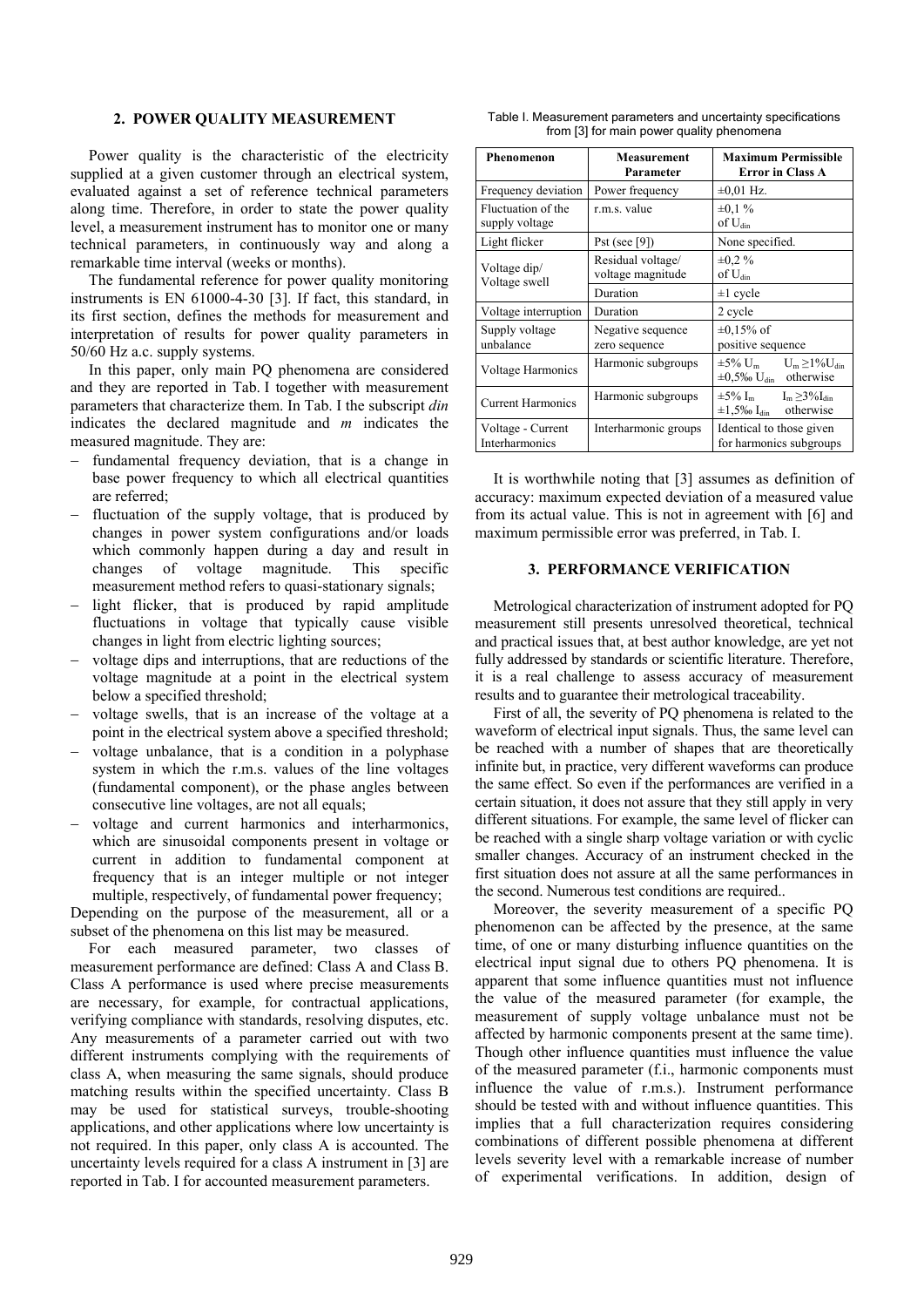experiments, their implementation and results interpretation are not trivial tasks. This implies that usually nobody performs an accuracy verification apart of manufacturer.

Often it is difficult even simply to know what is actually measured by these instruments. This is due to incomplete specifications about hardware and software supplied by manufacturers. Statistical elaborations make relation between phenomena and measurement results even more difficult to understand. In order to perform a proper usage of these devices, users should be aware of: sampling rate, bandwidth, accuracy, resolution, common mode rejection, anti-aliasing filter, window width, number of windows analyzed per second, type of weighted window used, accuracy of the synchronized device, global time synchronization method used and its accuracy, immunity of the instrument to disturbances in the supply voltage, operating environment and so on [1].

Instrument performances significantly depend also by implemented algorithm for PQ index measurement. Simplified procedures could give correct results in most situations but not in all situations. Finally, the electrical quantity to be measured may be either directly accessible, as is generally the case in low-voltage systems, or accessible via measurement transducers that should be accounted.

### *A. Verification According Standard*

Accuracy specifications and verification procedure for a PQ instrument are addressed in [3]. It states that the result of a parameter measurement made by Class A instrument shall be within the specified maximum permissible error given in Tab. I when all other parameters are within their range of variation given in Tab. II.

In order to verify these performances accounting influence quantities, this standard defines three test situations in which accuracy of PQ instruments should be checked at 5 level of severity. First test state is characterized by influence quantities below the detection accuracy, thus there are no influence quantities affecting signals. Other two states, reported in Tab. III, include all steady state phenomena in two growing severity levels.

The uncertainty of an instrument shall be tested for each measured quantity as follows:

- select a measured quantity (for example, r.m.s. voltage);
- $h$  holding all other quantities in testing state 1, verify the uncertainty of the measured quantity to be tested at five equally spaced points throughout the range of influence quantity (for example,  $0\%$  of U<sub>din</sub>,  $50\%$  of U<sub>din</sub>,  $100\%$  of  $U_{\text{din}}$ , 150% of  $U_{\text{din}}$ , 200% of  $U_{\text{din}}$  for class A);
- holding all other quantities in state 2, repeat the test;
- holding all other quantities in state 3, repeat the test.

For flickermeter, a different verification protocol ([7], [8]) with numerous test situations (voltage variations at different frequencies) should be applied. Anyway, in these tests the effect of other PQ phenomena is not accounted.

Voltage dips, swells and interruptions are not reported in influence parameters. This is done because applying the flagging concept ([3]) when one of these phenomena is acting the others should not be accounted because the measurement parameters are meaningless.

| Table II. Range of influence quantities (of the input signals) |  |
|----------------------------------------------------------------|--|
| for class A performance verification                           |  |

| <b>Influence quantities</b>                  | <b>Range of variation</b>                                          |
|----------------------------------------------|--------------------------------------------------------------------|
| Frequency                                    | 42.5 Hz-57.5 Hz for 50 Hz systems<br>51 Hz-69 Hz for 60 Hz systems |
| Voltage magnitude (steady-state)             | $0\% - 200\%$ of Udin                                              |
| Flicker (Pst)                                | $0 - 20$                                                           |
| Unbalance                                    | $0\% - 5\%$                                                        |
| Harmonics (THD)                              | Twice IEC 61000-2-4, class 3                                       |
| Interharmonics (at any frequency)            | Twice EC 61000-2-4, class 3                                        |
| Mains signalling voltage                     | $0\% - 9\%$ of Udin                                                |
| Transient voltages<br>according to IEC 61180 | 6 kV peak                                                          |
| <b>Fast transients</b>                       | 4 kV peak                                                          |

#### *B. Limits of Verification According Standard*

It is apparent that verification procedure in [3] is only intended to check in a broadly way the correctness of an instrument implementation. It leaves so many degrees of freedom in verifications, that results are not univocal and not reliable. For this reason, there is a surprising number of instruments on the market that claims to be "Class A" and that it isn't true in all the situation.

The performance of whole measurement system of course highly depends from the measurement transducers and their associated uncertainty, so an effective performance tests should include them too. Nevertheless, [3] suggest acknowledging the effects of transducers being inserted between the power system and the instrument but they are but not addressed in detail. Anyway, performance verification tests should be done including the measurement transducers and their associated uncertainty

The described protocol is intended to verify only measurements in steady-state conditions. This is done because most of measurement parameters in transient situations are meaningless (i.e. system frequency or harmonic groups during an interruption) so the results obtained in this situations have to be flagged as not useful. Anyway, checking behavior in dynamic situations, the proper detection of transient situation and flagging of unreliable data is of preeminent importance.

Table III. Uncertainty testing states for class A performance

| <b>Influence</b><br>quantities | <b>Testing state 2</b>                                                                                                   | <b>Testing state 3</b>                                                                                                   |
|--------------------------------|--------------------------------------------------------------------------------------------------------------------------|--------------------------------------------------------------------------------------------------------------------------|
| Frequency                      | $f_{\text{nom}} - 1$ Hz $\pm 0.5$ Hz                                                                                     | $f_{\text{nom}}$ + 1 Hz $\pm$ 0.5 Hz                                                                                     |
| Voltage<br>magnitude           | Consequent to below<br>quantities                                                                                        | Consequent to below<br>quantities                                                                                        |
| Flicker                        | $Pst = 1 \pm 0.1 -$<br>rectangular modulation<br>at 39 changes per minute                                                | $Pst = 4 \pm 0.1$<br>rectangular modulation<br>at 110 changes per minute                                                 |
| Unbalance                      | $0.73\% \pm 0.5\%$ Phase A<br>$0.80\% \pm 0.5\%$ Phase B<br>$0.87\% \pm 0.5\%$ Phase C<br>all phase angles $120^{\circ}$ | $1.52\% \pm 0.5\%$ Phase A<br>$1.40\% \pm 0.5\%$ Phase B<br>$1.28\% \pm 0.5\%$ Phase C<br>all phase angles $120^{\circ}$ |
| Harmonics                      | $10\% \pm 3\%$ 3rd at 0°<br>5 % $\pm$ 3 % 5th at 0°<br>5 % $\pm$ 3 % 29th at 0°                                          | $10\% \pm 3\%$ 7th at $180^{\circ}$<br>$5\% \pm 3\%$ 13th at 0°<br>$5\% \pm 3\%$ 25th at 0°                              |
| Inter-<br>harmonics            | $1\% \pm 0.5\%$ at 7.5 from                                                                                              | $1\% \pm 0.5\%$ at 3.5 f <sub>rom</sub>                                                                                  |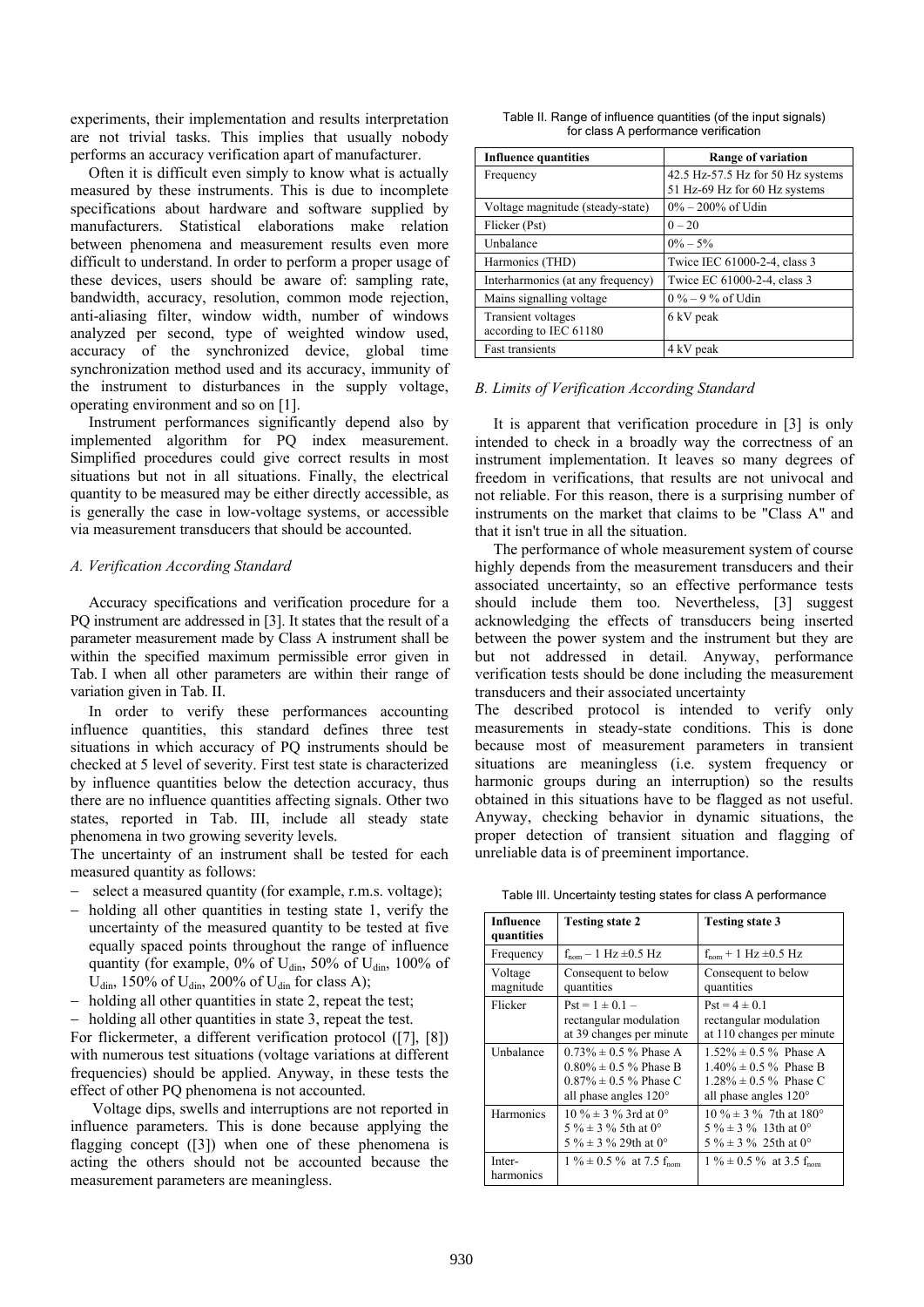The test procedure is not univocally applicable to all PQ measurement parameters. In fact, voltage dips, swells and interruptions are not included in influence quantities so it unclear if procedure is applicable or not. It is a strong limitation for some of the most important PQ parameters (f.i. In Italy, only number of interruption is refunded as lack of PQ from utility). Actually, one of greatest challenge is to perform a reliable test for verification of measuring methods of such events so another specific paper is presented [9].

Nevertheless, the procedure application is also ambiguous for some phenomena included among influence quantities. For instance, unbalance is reported among influence quantities with a range 0-5% so that testing procedure application should require that measurement parameters of unbalance have been performed at five equally spaced points throughout this range. The problem comes from how to obtain these unbalance severity indexes. Very different magnitudes of the line voltages (fundamental components), or the phase angles can lead to the same level of unbalance. The choice is arbitrary and it is left up to the of verifier so that even instruments that calculate unbalance measuring only fundamental components amplitude, can be certified as correctly implemented even completely neglecting relative phase angles, if these parameters is not accounted in test situations. Same considerations can be done also for harmonic and interharmonic components for which degrees of freedom dramatically increase: a different number of components, harmonic orders, interharmonic frequencies, harmonic amplitudes, phase angles have to be included in effective performance verification.

In test states, the levels of influence quantities are only broadly defined, for instance system frequency is defined with a tolerance of 0.5 Hz (see Tab III). The reason of this choice is the practical difficult to implement and to verify these parameters during such a complex test situations in which all PQ phenomena act together. Anyway, it clear that this degree of indeterminations is against repeatability of test.

Standard states that some influence quantities must not influence the value of the measured parameters while other influence quantities must. Anyway, it is not clearly said which are right influence relations. Tab IV reports, at best author knowledge, influence of steady state PQ phenomena on measurement parameters indicating with a Y the correct influence and N an incorrect influence. Please note that frequency deviation should not influence none of other measurement parameter (PQ meters should lock on system frequency). At the same time, with an unstable system frequency all other measurement parameters should be flagged. Rms variations affecting fundamental component reflect correctly also on unbalance. During a dip/swell/interruption all parameters are affected but they are all meaningless except for those characterizing the specific phenomenon. Harmonics and interharmonics could affect threshold overcome that is related with dip/swell/interruption measurement. Interharmonics components affect directly the Pst measurement [13].

A final, but not negligible aspect is that all the influence quantities are accounted all together so no information about positive or negative interactions among them can be deducted. Therefore, it is possible that a meter behavior could be worst when a single influence parameter is present.

Table IV. Influence of PQ phenomena on measurement parameter

|                                 | frequency<br>Power | r.m.s. value | Pst | Residual<br>voltage | <b>Dip/Swell</b><br>Duration | Negative/zero<br>sequence | subgroups<br>Harmonic | Interharmonic<br>groups |
|---------------------------------|--------------------|--------------|-----|---------------------|------------------------------|---------------------------|-----------------------|-------------------------|
| Frequency<br>Deviation.         | Y                  | N            | N   | N                   | N                            | N                         | N                     | N                       |
| Amplitude<br><b>Fluctuation</b> | N                  | Y            | N   | N                   | N                            | Y                         | N                     | N                       |
| <b>Light flicker</b>            | N                  | Y            | Y   | N                   | N                            | N                         | N                     | Y                       |
| Dip/Swell/<br>Interruption      | Y                  | Y            | Y   | Y                   | Y                            | Y                         | Y                     | Y                       |
| Unbalance                       | N                  | Y            | N   | N                   | N                            | Y                         | N                     | N                       |
| <b>Harmonics</b>                | N                  | Y            | N   | Y                   | Y                            | N                         | Y                     | N                       |
| Inter-<br>harmonics             | N                  | Y            | Y   | Y                   | Y                            | N                         | N                     | Y                       |

It is apparent that, for sake of simplicity, many practical situations are mistreated by procedure for implementation verification described in [3] but they have to be checked for full performance verification. This paper is aimed to move an initial step into direction of overcoming the aforementioned limits and ambiguity so obtaining a clean and reliable performance analysis protocol.

# **4. ADDITIONAL TEST PROPOSAL**

As it is previously briefly motivated, in authors' opinion, some modifications should be included in future standard development. Number of test conditions should be greatly increased in order to include some remarkable performance issues. Tests should verify proper influence/uninfluenced of PQ phenomena on all measured quantities. They should check not only steady state conditions but also the behavior in dynamic situations and proper flagging application. Test description should be more detailed and tolerance in test parameters definitions should be decreased at best hardware capability. The accuracy assessment should be done by an external certified laboratory not simply declared by manufacturers [10]-[13]. In the following same additional test situations are presented.

## *A. Influence test*

In order to check proper influence relation, attention should be paid to all measurement parameters while a single PQ phenomenon is generated in a steady state. Test protocol could be defined in accordance with standard procedure of [8]. An instrument should satisfy proper influence or noninfluence relation according with tab. IV and within accuracy limits. As an example, referring to flicker, while the signals of test protocol are generated ([9]), the measured values of all other parameters should be checked. Flickermeter test signals are sinusoidal voltages with a superimposed sinusoidal or rectangular amplitude modulation. Therefore, some parameters should be unaffected, (i.e. power frequency, negative/zero sequence and harmonic subgroups) other should be affected in a proper way: rms value should fluctuate with the amplitude of the modulation and interharmonic groups around the fundamental tone should have half of the amplitude of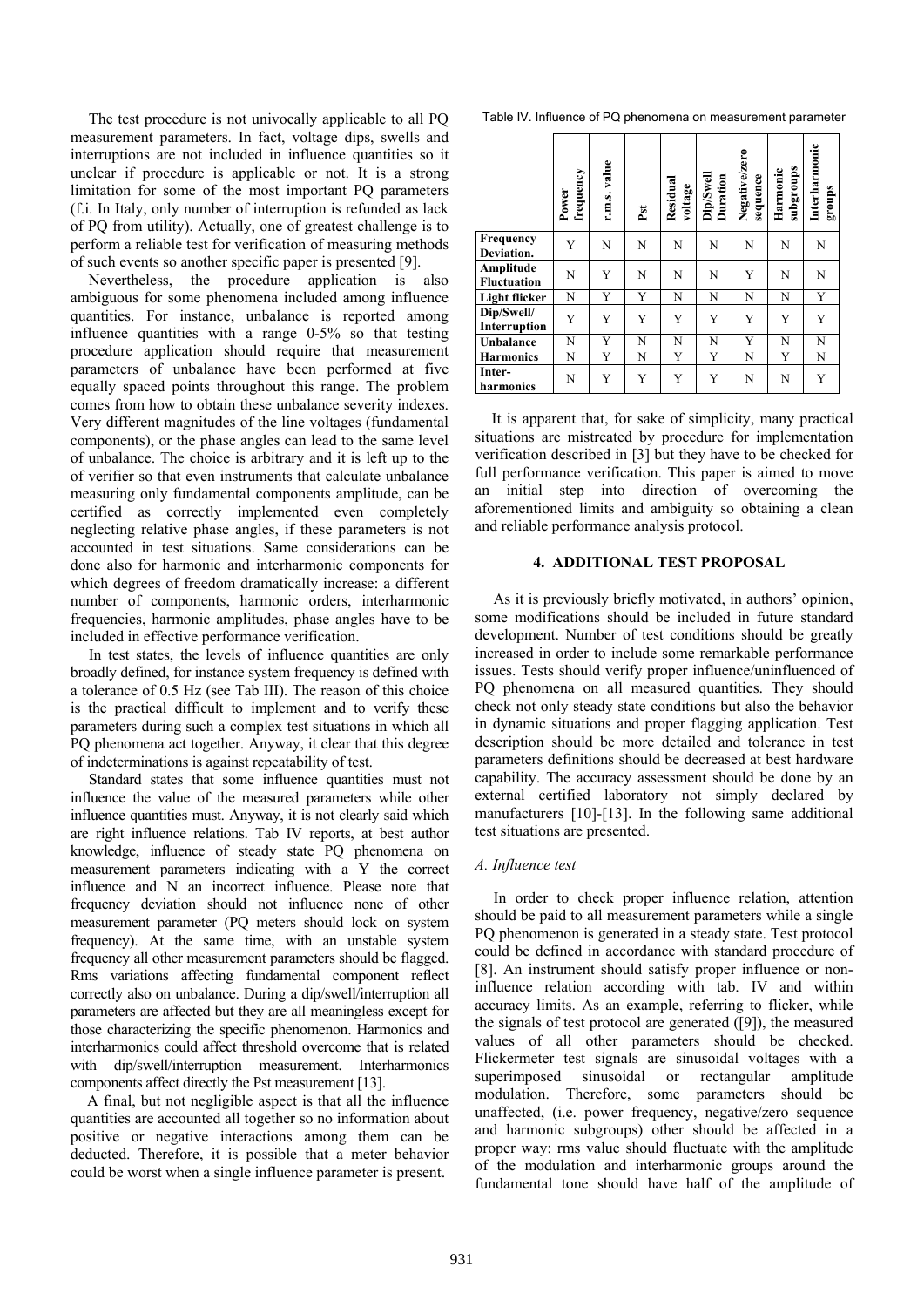modulation. Obviously, also proper Pst values should be obtained. This approach could be applied also to all other PQ phenomena: during performance verification of a specific PQ measurement parameter all other measuring parameter should be checked in order to asses the proper influence/non influence relation. At this moment, the lack of standard verification protocols makes obviously arbitrary the application of this procedure at the other PQ phenomena.

## *B. Flagging test*

This test set should reproduce dynamic change in input signal and proper flagging have to be verified. The transitory situations could be deducted by standard library of measured real waveforms (see fig. 1a taken from [1]) or generated in simplified scenario as those reported in fig. 3 and fig. 4. Each of the waveforms should stress certain types of real measurement situation.

In Fig. 3 a real three phase dip event is reported in terms of instantaneous line to neutral voltage normalized on nominal peak value (fig. 3a) and rms value normalized on nominal rms value (fig. 3b). The rms value is measured each sample with a sliding window synchronized with the duration of 1 cycle of fundamental period. The rms values corresponding to instantaneous voltage zero crossing corresponding to [3] definition are empathised with a symbol corresponding to the line. This is a common transitory situation coming from phase to ground short circuit. It is apparent that a single phase monitoring detects a normal behavior on the first line, a dip event on the second line, and a swell event on the third line.

As for waveforms generated in simplified scenario, transitory test 1 (see fig.2) reproduces a situation in which the amplitude of a certain system parameter rapidly decreases and after a certain time come back to an amplitude that is close to its nominal value. Transitory test 2 (see fig.3) reproduces a situation in which the amplitude of a certain system parameter oscillates around its nominal values. As an example, these tests could be applied for emulating the system frequency changes that apply in power systems due to dynamic changes in operating conditions. In fact, a sudden loss of generation or load in one area would be seen as a frequency disturbance, similar to that reproduced in fig. 2 in other areas of the power system. To perform this test, same parameters have to be chosen: the relative frequency amplitude before  $(A_b)$  and during  $(A_d)$  and after  $(A_r)$  the event, the fall time  $(T_F)$ , the event duration  $(T_D)$  and the raise time  $(T_R)$ . Different choices of parameters lead to different test situations.

Once again referring to system frequency, the transitory situation reproduced in fig. 3 can be found in the utility grid linked to wind turbine due to wind power fluctuations. From mathematical point of view this situation can be described with two parameters: relative amplitude of fluctuations, *∆A*, and period of fluctuation,  $T_f$ . Again, different choices of parameters lead to different test situations.

In this transitory situation, PQ instruments were expected to work properly. A non trivial problem is what the proper behaviour is. With timing values experienced in practices, the proper behaviour has to be flagging measurements results as unreliable due to system frequency instability.

The transitory tests could be carefully extended to other parameters with minor changes. For instance, applying transitory shape 1 to rms values a single phase dip test is obtained. Also in these situation data have to be flagged. Anyway, the extension is not always straightforward. For instance, applying transitory shape 2 to rms values, a steady state situation can be found. In fact, with practical values for parameters, this situation is a voltage amplitude modulation that is a steady state condition for most measurement parameters as widely accounted in flicker test protocol [9].



Fig. 1 Thee phase voltage dip: a) instantaneous voltages; b) lineneutral rms values.



Fig. 2. Normalized amplitude variation for transitory test 1.



Fig. 3 Normalized amplitude variation for transitory test 2.